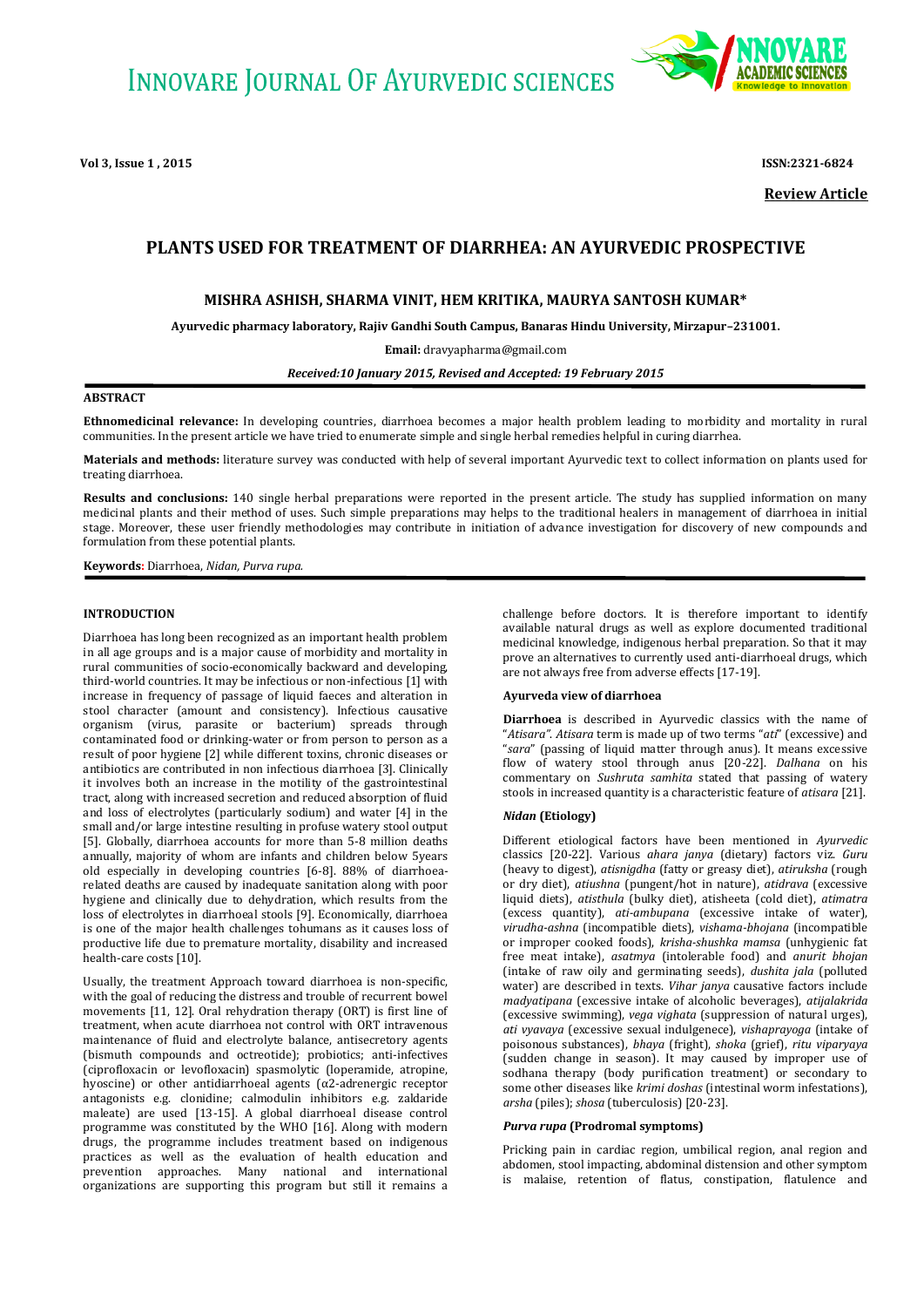indigestion has been described as prodromal symptom of *atisara* [21-23].

# *Bheda* **of atisara (Types)**

There are broadly six types of *atisara viz*. *vataja, pittaja, kaphaja, sannipataja, sokaja* and *amaja atisara* [21] or *vataja, pittaja, kaphaja, sannipataja, shokaja* and *bhayaja* [20]. Keeping in with the line of treatment *Caraka* has divided each *atisara* in *ama* and *pakva*. In *amatisara*, the pathology is more dominant in the *pittadhara kala* rather than the *pureeshadhara kala*. Here the vitiation of *pittadhara* kala occurs due to the *nidanasevana* like *guru snigdha ahara, dushita ambupana* etc. This pathology is similar to that of the osmotic diarrhoea where even the causes are similar like the excessive intake of carbonated fluids (*dushta ambupana*), non absorbable solutes etc. [24], and the treatment is also similar to that of *amatisara* where *langhana* is indicated i.e., here the diarrhoea comes down by the non intake of food. In *pakwatisara*, the pathology is more dominant in *pureesha dahara kala* i.e., *pakwashaya* is more dominant in *pureeshadhara kala* i.e., *pakwashaya* than *pittadhara kala*. Here the vata vriddhi occurs due to *nidana sevana* and this *vriddha vata* hampers the dosha *samshoshna (kleda somshoshna*) and it drags the *udakamsha* from the *udakavaha srotas* (*rasa, kapha, meda* etc) in leading to the increased watery stool [20]. The pathology is similar to that of the secretory diarrhoea, where there is the activation of intracellular mediation and water is dragged into the colon [24, 25].

#### *Samanya Lakshana*

#### *Amatisara Lakshnas*

*Amayukta shweta varna mala pravriti*, with bad odour. *Mala* along wih pain, *mala* along with sound *admana atopa* due to *ajeerna amma*  the vitiated *dosha* will further vitiate the *kosta* and will bring out the feces along with the food and the *mala* will have different colours coming out with difficulty very frequently [20].

# *Pakvatisara Lakshana*

Little by little in small quantity of *mala* along with sound, *mala* along with pain *mala* along with froth *mala* along with tearing pain mala with nodule horripilation difficulty in breathing dryness in mouth, pain in *kati, uru, trika, janu, parswa*, stricture in anus [20].

In Astanaga Hrdaya, it has been told that when the *ama* has been well digested, the *Agni* gets strong and the patient will eliminate feces which is frothy, slimy associated with the pain in little quantity and very frequent [23].

#### **Management of** *atisara*

*Atisara chikitsa* is planned after seeing the *sama* and *nirama avasta*  of the *dosa*. Therapies which are mainly of *deepana, pachana* and *langhana* should be adopted in the *ama avasta* of the disease. In the *niramavasta,* the drugs which have *stambhana* properties are to be selected. Acharya Susruta [21], Bhava Prakasha [26], Bhaishaja Ratnavali [27] all have stated that since the treatment of *atisara* is not apart from the treatment of *ama* and *pakva*, hence in all kinds of *atisara* signs and symptoms of *ama* and *pakva* should be determined first [21]. If *atisara* has not reached the stage of incurability, it should be managed with the measures according to dominance of *dosha* and by examining *hetu, upashaya* and specific *dosha*. Acharya charaka has separately explained the *chikitsa* of *amavasta* and *pakwavasta*, clearly mentioning the drugs in each condition [20].

#### **Amatisara chikitsa**

In case of *pravruda doshas*, *upekshana* should be done because use of the *sangrahi* or *stambhana* drugs may leads the doshas to cause many distresses like *dandaka, alasaka, admana, grahani, arshas, shotha, pandu, pleeha, kusta, gulma, udara, jwara*, etc. caused by *amadosh*a [20-23]. If *pravruda doshas* are being expelled with difficulty, then their elimination should be supported by giving *hareetaki*. In case of *madyama pramana dosha, deepana-pacana karmas* have to be carried out. When there is *alpadosha*, then *langhana* would be beneficial. Either *upavasa* or *langhana* with *alpa* 

*ahara* is advisable. Especially in *amatisara*, *amavatatisara*, *shleshmatisara* and *pittatisara*, the *langhana* is advised by the author. After complete *amapachana* and *agnideepana*, the *amatisara* attains *pakwavastha*. Then it has to be treated in lines of *pakwatisara*. The expulsion of the malas should be stopped by *stambhana karma*.

#### *Pakwatisara chikitsa*

*Acharya sushruta* says, the stambana should be carried out using the dravyas [21]. The drugs predominantly of *deepana, pachana* quality, *ushna veerya pradhana* and which does *drava soshana* is considered as *grahi dravya* [28]. *Sangrahi dravya* are generally *agni mahabhuta pradhana*, but according to *rasavaisheshika sangrahi dravya* are *prithvi* and *agni mahabhuta pradhana* [29]. The drugs which possess *rooksha* and *sheeta veerya, kashaya rasa, vatakaraka* and are easy for digestion does the *stambhana* action in the body [28]. Both these actions are termed as *ushna grahi* (*pakwa sangrahaka*) and *sheeta*  grahi (ama sangrahaka) by adhamalla, commentator *sarangadhara samhita* [29].

#### **Single drug remedies form** *Ayurvedic* **texts**

A basin is form around umbilicus by the paste of Amalaki (*Emblica officinalis* Gaertn.) and is filled with Adaraka (*Zingiber officinale*  Rosc.) juice. It is very helpful in checking even severe diarrhoea [30]. Pippali (*Piper longum* Linn.) with honey, Citraka (*Plumbago zeylanica* Linn.) with buttermilk or only tender fruits of Bilva (*Aegle marmelos* Correa.) is very effective in controlling diarrhoea [20].

Ahiphen (*Papaver somniferum* Linn.) mixed with the bark of Kupilu (*Strychnos nux-vomica* Linn. f.) and honey checks all types of diarrhoea [31].

Equal amount of powdered Ankot (*Alangium salviufolium*) root bark, Patha (*Cissampelos pareira* Linn.) and Daruharidra (*Berberis aristata*) crushed with rice water and dried under shade is administered with rice water for the treatment of all types of diarrhoea [26, 30].

Ankot (*A*. *salviufolium*) root powder or Patha (*C. pareira*) leaf paste with buffalo's buttermilk is use to cure diarrhoea [32].

Ativisha (*A. heterophyllum* Wall.) along with Bilva (*A. marmelos*), Mocarasa (oleo gum resin obtained from plant *S. malabarica* Schott and Endl.), Lodhra (*Symplocos racemosa* Roxb.), Dhataki (*Woodfordia fruticosa* Kurz.) and Amra (*M. indica*) seed decoction is a effective treatment of severe diarrhoea [26].

Decoction of Badara fruits (*Zizyphus jujube*) mixed with jiggery and oil should be taken orally in case of diarrhoea [21, 23].

Steam cooked Badara fruits (*Z. jujube*) and Bilva (*A. marmelos*) fruits is very helpful in controlling diarrhoea [21].

Bark of Aralu (*Ailanthus excelsa* Roxb.) pounded and mixed with Sunthi (*Z. officinale*) should be taken with rice water to increase frequency of stool [32].

Bark of Aralu (*A. excelsa*) smeared with ghee and heated on steam followed by crushing and mixing with honey may be utilized to check severe diarrhoea [23].

Bark of Sallaki (*Boswellia serrata* Roxb. Ex Coleb), Badri (*Z. jujube*), Jambu (*Syzygium cuminii* (Linn.) Skeels), Priyala (*Buchanania lanzan* Spreng), Amra (*Mangifera indica* Linn.) and Arjuna (*Terminalia arjuna* (Roxb.) W. & A.) mixed with honey and taken with milk checks hemorrhage [30, 33].

Bark of Tinduka (*Diospyros peregrina* (Gaertn.) Gurke.) is wrapped with Kasmari (*Gmelina arborea* Roxb.) leaves with paste of earth and cooked in mild fire. The juice so extracted is mixed with honey and taken. It destroys all types of diarrhoea [34].

Barks of Priyal (*B. lanzan*.), Salmali (*S. malabarica*), Plaksa (*Ficus lacor* Buch.- Ham.), Sallaki (*B. serrata*) and Tinisa (*Ougeinia oojeinensis* (Roxb.) Hochr.) are pounded and mixed with honey. Then they are dissolved in milk and taken for diarrhoea with blood [21].

Bhanga (*Cannabis sativa* Linn.) and Jatiphala (*Myristica fragrans* Houtt.) in equal parts mixed with double amount of Indrayava (seed of *Holarrhena antidysentrica* Linn.) and made into linctus. It checks all types of diarrhoea [26].

Bhanga (*C. sativa*) mixed with latex of Udumber (*Ficus racemosa* Linn.) is made into pills. It checks all types of diarrhoea [35].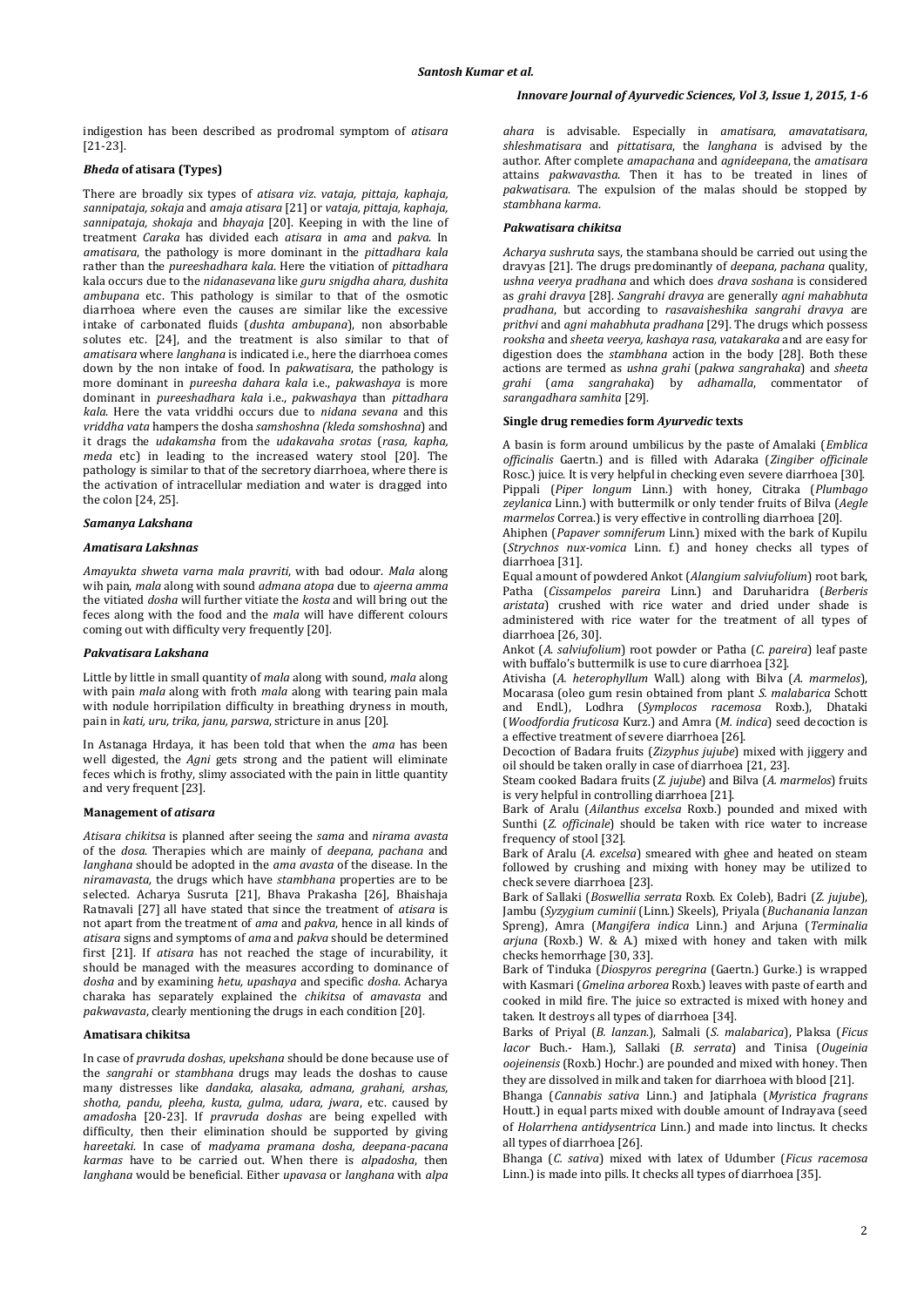By taking Chandan (*Santalum album* Linn.) combine with sugar and rice water, one become free from burning sensation, thirst, prameha (diabetic) and hemorrhage diarrhoea [20, 23].

By taking Pippali (*P. longum)* with honey, buttermilk with Citraka (*P. zeylanica*) and by eating tender fruits of Bilva (*A. marmelos*) one becomes free from bowel disorder (diarrhoea) [20].

By using the powder of Pippali (*P. longum)* or Marica (*Piper nigrum* Linn.), chronic diarrhoea can be destroyed [23, 33].

Cold infusion of Shalmali (*S. malabarica*) petioles, kept overnight should be taken after adding Madhuka (*Madhuca indica* J.F. Gmel.) and honey [21].

Covering of Amlika (*Tamarindus indica* Linn.) seed, Sunthi (*Z. officinale*) rock salt and Yavani (*Trachyspermum ammi* (Linn.) Sprague) are mixed together and taken with fresh butter milk [31].

Daruharidra (*B. aristata*), Durlabha (*Fagonia arabica*), Bilva (*A. marmelos*), and Raktacandana (*Pterocarpus santalinus* Linn. f.) checks diarrhoea caused by pitta [21].

Decoction made of the crushed tender leaves of Simsapa (*Dalbergia sissoo* Roxb. ex DC.) and Kovidara (*Bauhinia purpurea* Linn.) along with barley and mixed with ghee and milk should be given as slimy enema in discharge of mucus, tenesmus and prolapsed of rectum [23].

Decoction of Bilva (*A. marmelos*) and seed kernel of Amra (*M. indica*) mixed with honey and sugar checks vomiting and diarrhoea [33].

Decoction of Dhanyaka (*Coriandrum sativum* Linn.), Sunthi (*Z. officinale*), Balaka and Bilva (*A. marmelos*) alleviates pain, constipation and acts as digestive and appetizer in diarrhoea patients [33].

Decoction of Indrayava (seed of *H. antidysentrica*) and Patol (*Trichosanthes indica*) mixed with honey and sugar should be used in all types of diarrhoea [28].

Decoction of Kutaja (*H. antidysentrica*) bark and seeds and Musta (*Cyperus rotundus*) added with sugar and hone checks diarrhoea [32, 33].

Decoction of Musta (*C. rotundus*) alone should be taken mixed with honey [21].

Decoction of Palasa fruit (*Butea monosperma* (Lam.) Kuntze.) followed by warm milk should be given according to strength. By this, impurities are eliminated and thus diarrhoea is checked [20, 23].

Decoction of Patola (*T. indica*), Indrayava (seed of *H. antidysentrica*) added with sugar and honey should be taken. It checks vomiting and diarrhoea [33].

Decoction of seed kernel of Amra (*M. indica*) and Bilva (*A. marmelos*) added with sugar controls severe vomiting and diarrhoea [26, 28].

Decoction of Syonaka (*Oroxylum indicum* Vent.) and Kutaja (*H. antidysentrica*) bark alleviates all types of diarrhoea [28].

Decoction of the bark of Dadima (*Punica granatum* Linn.) and Kutaja (*H. antidysentrica*) mixed with honey checks severe diarrhoea with blood immediately [33, 36].

Decoctions of bark of Badari (*Z. jujube*) Arjuna (*T*. *arjuna*), Jambu (*S. cuminii*), Amra (*M. indica*), Sallaki (*B. serrata*) and Vetasa (*Salix caprea* Linn.) mixed with sugar and honey checks diarrhoea [21].

Diarrhea patients are advice to drink medicated processed water. For processing of the water Vacha (*Acorus calamus* Linn.) and Prativisha (*Aconitum bisma* (Ham.) Rapaics.) or Musta (*C. rotundus*) and Parpata (*Fumaria vaillantii* Loisel.) or Haridra (*Curcuma longa* Linn.) and Sunthi (*Z. officinale*) are used [20].

Dirghavrinta [Aralu (*A. excelsa*)] putpaka (juice extracted by closed heating) in diarrhoea [21, 33].

Enema of the petioles or exudation of Salmali (*S. malabarica*) boiled in milk and added with ghee is useful in diarrhoea with tenesmus [20].

For child, modaka (sweet bolus) prepared of dhatki (*W. fruticosa*) flowers, sarkara and parched paddy should be given in diarrhoea [23].

Fried Sunthi (*Z. officinale*) mixed together and pounded with Eranda (*Ricinus communis* Linn.) juice alleviates pain due to amatisara and stimulates digestion and appetite [26].

Fruit pulp of Bilva (*A. marmelos*) and Madhuka (*M. indica*) mixed with sugar and honey and taken with rice water checks diarrhoea caused by pitta and rakta [21].

Ghee and oil mixed together should be given followed by mulched warm milk or that cooked with Eranda (*R. communis*) root or tender fruits of Bilva (*A. marmelos*) [23].

Ghee cooked with leaf-buds of Kshirivriksa [Ashvattha (*Ficus religiosa* Linn.), Plaksha (F. lacor), Udumbara (*F. racemosa*), Vata (*Ficus benghalensis* Linn.) and Parisha (*Thespesia papulnea* Soland. Ex. Correa)] should be taken with honey and sugar [21].

Ghee processed with four times water and Dhanyaka (*C. sativum*) paste should be given in diarrhoea caused by pitta and associated with pain. It is also act as appetizer and digestive [32].

Goat's milk processed with kamala (*Nelumbo nucifera* Gaertn.), Utpala and Lajjalu (*Mimosa pudica* Linn.) or Mocarasa (Oleo gum resin obtained from plant *S. malabarica*) or Sariva (*Hemidesmus indicus* R. Br.), Madhuka (*M. indica*) and Lodhra (*S. racemosa*) or leaves bud of Nygrodha (*F. benghalensis*) etc. Mixed with honey and sugar is used for drinking, eating and sprinkling around anus in case of diarrhoea [23].

Gruel prepared with Haritaki (*Terminalia chebula* Retz.) Pippalimula (*P. longum)* and Bilva (*A. marmelos*) act as carminative [23].

Hanging root of Nygrodha (*F. benghalensis*) pounded with cow's butter milk should be taken. It checks acute diarrhoea [30].

Haritaki (*T. chebula*), Sunthi (*Z. officinale*), Mustaka (*C. rotundus*) and jaggery-these four mixed in equal quantity are made into pills known as catuhsama modaka. It checks all types of diarrhoea [26].

If stool comes out in small quantity and with obstruction or pain, the patient should be use the warm paste of Haritaki (*T. chebula*) and Pippali (*P. longum*) [21].

In boiled goat milk powder of haritaki (*T. chebula*) should be put. The curd so formed should be given in case of dysentery [31].

In case of aggravation of vata, liquid gruel should be processed with Pancamula [20].

In case of dehydration, if digestion is good, the patient should be treated with milk cooked with Bala (*Sida cordifolia* Linn.) and Sunthi (*Z. officinale*) followed by intake of jiggery mixed with oil in the morning [26].

In case of diarrhoea with blood, tender fruits of Bilva (*A. marmelos*) mixed with liquid diarrhoea, honey and oil should be taken. It checks disease immediately [21].

In case of diarrhoea, khada made of Cangeri (*Oxalis corniculata* L.), Cukrika and Dugdhika (*Euphorbia thymifolia* Linn.) added with fatty layer of curd, ghee and pomegranate (*P. granatum*) seeds should be given [20].

In case of dysentery, the patient should take diet consisting of vegetables prescribed in constipation, meat soup with profuse fat and processed with curd and pomegranate (*P. granatum*) and sali rice cooked with Sesamum (*Sesamum indicum* Linn.), black gram or green gram [23].

In case of griping, the patient should be given diet with milk boiled with Trikatu [Marica (*P. nigrum*), Pippali (*P. longum)* and sunthi (*Z. officinale*)] and salparni (*Desmodium gangeticum* DC.) [21].

In diarrhoea associated with blood Arjuna (*T. arjuna*) bark mixed with honey should be taken with milk. It checks hemorrhage [33].

In diarrhoea caused by pitta, powder of Bilva (*A. marmelos*), Daruharidra (*B. aristata*) (bark), Hribera (*Coleus vettiveroides*) and Durlabha (*F. arabica*) mixed with honey should be taken along with rice water [20].

decoction prepared with Amra (*M. indica*), Vandaka (*Loranthus longiflorus* Desr.), Virtaru, Brihati (*Solanum indicum* Linn.), Kantakari (*Solanum surattense* Burm.f.), Mudgaparni (*Phaseolus trilobus* Ait.) and Masaparni (*Teramnus labialis* Spreng.) should be given in diarrhoea [21].

Gajapippali (*Scindapsus officinalis* Schott.) sweetened with honey and sugar is advice in diarrhoea with blood and mucus [37].

Paste of Satavari (*Aspergus racemosus*) should be taken with milk followed by on milk diet helps to control diarrhoea with blood, [20, 23, 33].

In diarrhoea with pain and tenesmus, a non-unctuous enema prepared with decoction of Dashmula added with honey and milk is an excellent remedy [21].

In difficult elimination of impurity, Haritaki (*T. chebula*) should be given to expel it [20, 21, 23].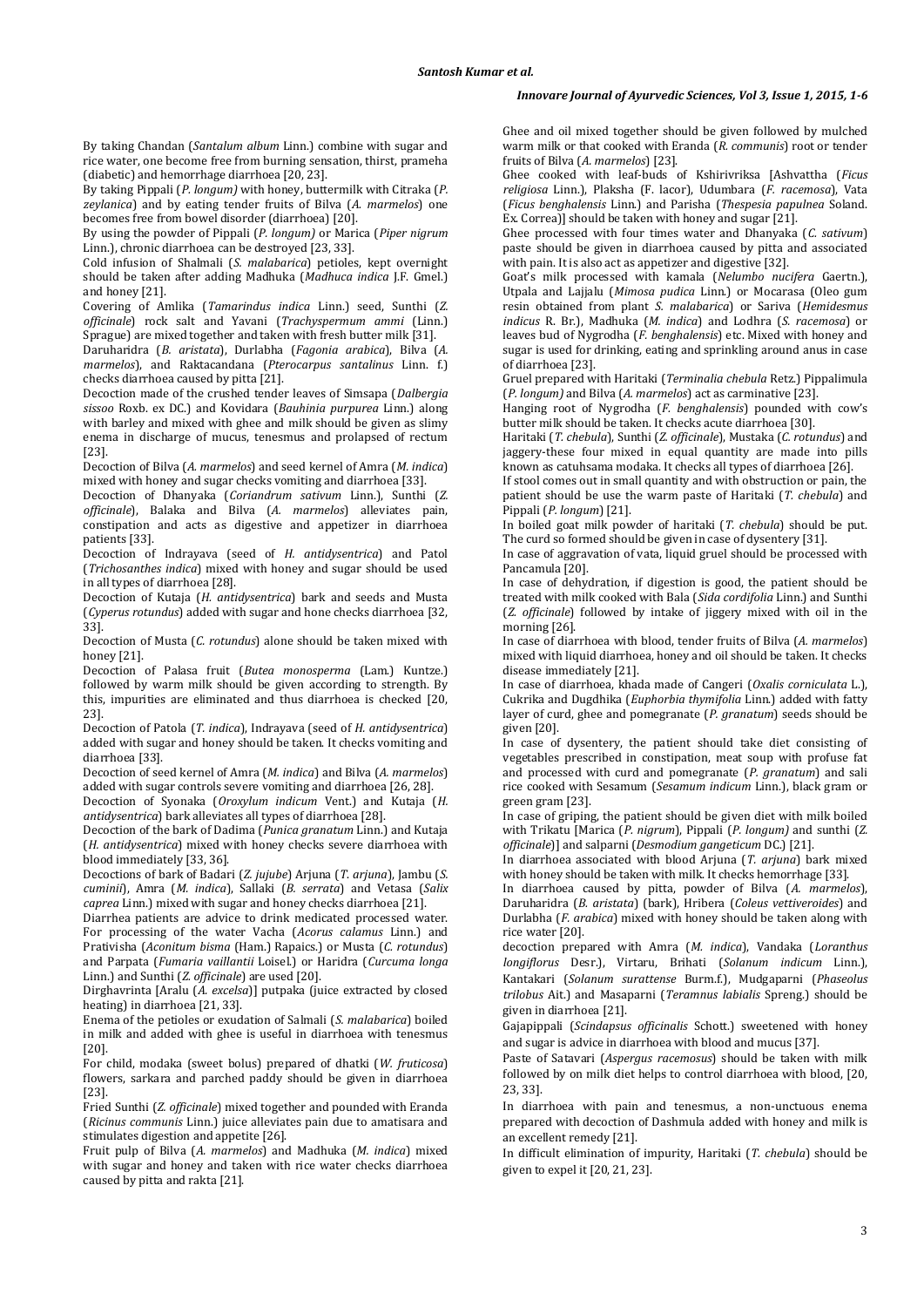Intake of Bilva (*A. marmelos*) assists in management of diarrhoea with blood. It eliminates pain due to ama and constipation as well as alleviates disorder of bowels [26, 33, 36].

Intake of the juice of Hijjala (*Barringtonia acutangula* (Linn.) Gaertn.) Leaf mixed with honey alleviates amatisara (diarrhoea with mucus). Similarly action is observed with the decoction of Kutaja (*H. antidysentrica*) bark [33].

Jatiphala (*M. fragrans*) with Sunthi (*Z. officinale*) rubbed in cold water is given to check diarrhoea and make the stool formed [35].

Juice of Amra (*M. indica*) bark extracted by putapaka (closed heating) is added with oil and taken. It alleviates vomiting and diarrhoea with blood and mucus [31].

Juice of Karpasa (*Gossypium herbaceum* Linn.) and plaksa (*F. lacor*), added with honey is useful [33].

Kapittha (*Feronia limonia* (Linn.) Swingle) Salmali (*S. malabarica*), Phanji (*Ficus carica* Linn.), Vata (*F. benghalensis*), Karpasa (*G. herbaceum*), Dadima (*P. granatum*), Yuthika (*Jasminum auriculatum* Vahl.), Kacchra (durlabha) (*F. arabica*), Slesmataka (*Cordia myxa*  Roxb.), Sana, and Cancu these processed with curd are useful in diarrhoea [21].

Khada (a dietary preparation) made of Cangeri (*O. corniculata*), Cukrika, and Dugdhika (*E. thymifolia*) added with fatty layer of curd, ghee and pomegranate (*P. granatum*) seeds should be used [20].

Khada of the tender leaves of Kasmarya (*G. arborea*), Madayanti (*Lawsonia inermis* Linn.) and Yuthika (*J. auriculatum*) should be made added with sour and salt [20] or The dietery prepration Khada made of tender Bilva (*A. marmelos*) fruits, equal quantity of sesamum (*S. indicum*) paste, supernatant layer of curd and added with sour and ghee checks dysentery [20]. These can be a good remedies for diarrhoeal patients..

Khada should be made of the tender leaves of Vetasa (*S. caprea*) etc including Yuthika (*J. auriculatum*) added with ghee, sour, and salt. It acts as an excellent checking diarrhoea [20].

decoction of Kutaja (*H. antidysentrica*), Ativisa (*A. heterophyllum*), Bilva (*A. marmelos*) Balaka and Musta (*C. rotundus*) is very useful in even chronic diarrhoea condition having severe pain and blood [21, 33].

Decoction of Kutaja (*H. antidysentrica*) seeds or bark checks even severe diarrhoea [23, 37].

Lavana-catushama formulation contaning Lavanga (*Syzygium aromaticum* (Linn.) Merr. & Perry), Jatiphala (*M. fragrans*), Jiraka (*Cuminum cyminum* Linn.) and tankan (borex) powder. Is is administered orally after adding honey and sugar. It act as digestive and provide relief from diarrhoea caused by ama[27].

Overnight immersion of Nygrodha (*F. benghalensis*) leaf buds, Udumbara (*F. racemosa*) and Asvattha (*F. religiosa*) in hot water followed by heating to make decoction. This decoction is again cooked with ghee, half sugar and ¼ honey. It can stop diarrhoea with blood [20].

A digestive powder prepared with leaves of Aralu (*A. excelsa*), Tinduka (*D. peregrina*), Dadima (*P. granatum*) Kutaja (*H. antidysentrica*) and Sami (*Prosopis specigera* Linn.) is useful in amatisara [21].

Decoction prepared with Leaves of Jambu (*S. cuminii* Linn.Skeels), Dadima (*P. granatum*), Sringataka (*Trapa natans* Linn.), Bilva (*A. marmelos*), Hribera, Musta (*C. rotundus*) and Sunthi (*Z. officinale*) capable of checking of diarrhoea [30].

Linctus of Kutaja (*H. antidysentrica*) bark checks diarrhoea [26, 38]. Linctus prepared with decoction of Kutaja (*H. antidysentrica*) bark

and Ativisa (*A. heterophyllum*) improve diarrhoea condition [33].

Liquid gruel cooked with Prisniparni (*Uraria picta* Desv.) is also very useful in controlling diarrhoea with blood [20]. Similarly liquid gruel processed with Ativisha (*Aconitum heterophyllum*) sours and Sunthi (*Z. officinale*) is efficacious is amatisara [20]. Moreover, liquid gruel prepared with Dhatki (*W. fruticosa*) and Sunthi (*Z. officinale*) decoction added with sour pomegranate (*P. granatum*) seed is useful in fever, diarrhoea and abdominal pain [32].

Lonika (*Portulaca quadrifida* Linn.) should be cooked with curd and pomegranate (*P. granatum*) added with profuse ghee taken as vegetable by patient of diarrhoea [20, 23].

Milk cooked with Eranda (*R. communis*) root or tender fruits of Bilva (A. marmelos Correa) are effective. [20]. In addition, Ajmoda (*Trachyspermum roxburghianum*), Aralu (*A. excelsa*) and Madhuka

(*Madhuca indica*) cooked with milk added with ghee, honey and sugar, should be taken in diarrhoea associated with pain  $[21]$ .

Musta (*C. rotundus*) rhizomes boiled in milk and water (1:3) reduced to volume of milk taken. It is effective in diarrhoea associated with mucus and pain [21, 23, 38].

In case of acute diarrhoea fruit pulp of Kapittha (*F. limonia*) supplemented with Trikatu (Marica (*P. nigrum*), Pippali (*P. longum)* and Sunthi (*Z. officinale*), honey and sugar or Katphala (Myrica esculenta Buch.-Ham) with honey is effective [20, 23].

Pippali (*P. longum)* with honey or buttermilk with Citraka (*P. zeylanica*) or Bilva fruits (*A. marmelos*) alleviate abdominal disorder (diarrhoea) [20].

One should take boiled Kancata and tender Bilva (*A. marmelos*) fruit mixed with butter in case of diarrhoea with blood and griping [32].

One should take water processed with Vaca (*Acorus calamus*), Ativisa (*A. heterophyllum*), Musta (*C. rotundus*), Parpata (*F. vaillantii*), Hribera (*Coleus zeylanicus*) and Sunthi (*Z. officinale*) for improving appetite and digestion in amatisara[20].

One suffering from diarrhoea should take water boiled with vaca (*A*. *calamus*) and Prativisa (*Aconitum bisma* Ham. Rapaics) and Parpata (*F. vaillantii*) [20, 23, 37] or Dhatki (*W. fruticosa*), Badari (*Z. jujube*) leaves and Kapittha (*F. limonia*) mixed together with curd [26].

One who defecates frequently with or without stool or with tenesmus should take Sunthi (*Z. officinale*) with jaggery mixed with curd, oil and ghee [23].

In hemorrhage associated diarrhoea, milk processed with Nygrodhadi (group containing *F. benghalensis* and similar drugs) group of plant and mixed with ghee, sugar, honey or butter should be obtained by churning and it should be taken with buttermilk [21]. One who passes blood before or after stool should take milk cooked with tender leaves of Vata (*F. benghalensis*) etc along with ghee, sugar and honey or it may be curdled and the butter taken followed by drink of butter-milk [21].

Paste of black sesamum (*S. indicum*) mixed with 1\5 sugar and taken with goat's milk checks blood immediately [20].

Paste of Durlabha (*F. arabica*) root of the size of Udumbara fruit (*F. racemosa*) should be taken along with the diet of milk processed with the same (Durabha root.) [21].

Paste of Priyangu (*Callicarpa macrophylla* Vahl.) mixed honey and taken with rice water checks bleeding immediately. The patient, during treatment, should be kept on diet of meat soup of wild animals [20, 37].

Paste of the flower-bud of dadima (*P. granatum*) mixed with honey [35] or Paste of tila (*S. indicum*) and mudga (*Vigna radiata* (Linn.) Wilezek) [21] or Paste of tender leaves of Babula (*Acacia arabica* Willd.) [30] checks diarrhoea immediately.

Patha (*C. pareira*) or Amra bark (*M. indica*) pounded with cow's curd alleviates the disorder and burning sensation of diarrhoea immediately [26].

Pieces of Kosakara, a type of sugarcane, fried in ghee and Laja powder mixed with sugar and honey should be taken. It checks diarrhoea with pain and blood [21].

Pill made of Kesraja (Eclipta alba (Linn.) Hassk.) with water or powder of Nagakesara (*Mesua ferrea* Linn.) is an excellent drug for diarrhoea associated with mucus, pain, and blood [32].

Powder of Haritaki (*T. chebula*), rocksalt and Sunthi (*Z. officinale*) should be taken with honey and sugar in diarrhoea caused by kapha [37].

Powder of Sunthi (*Z. officinale*) smeared with ghee is wrapped within Eranda (*R. communis*) leaves and cooked in putapaka (closed heating) on mild fire. The powder is taken out and mixed with equal quantity of sugar. It is taken in the morning and thus pacifies all sorts of pain due to amatisara [28].

Putapaka of Aralu (*A. excelsa*) mixed with honey and Mocarasa (Oleo gum resin obtained from plant *S. malabarica*). It act as appetizer and can checks all types of diarrhoea [28].

Putpaka of Jivanti (Leptadenia reticulata W. & A.), Mesasringa (Gymnema sylvestre (Retz.) Schult.) etc. should be administered [21].

Root of Tanduliya (Amaranthus spinosus Linn.) mixed with honey and rice water [32] and sugar or Badari (*Z. jujube*) root should be taken with honey [21].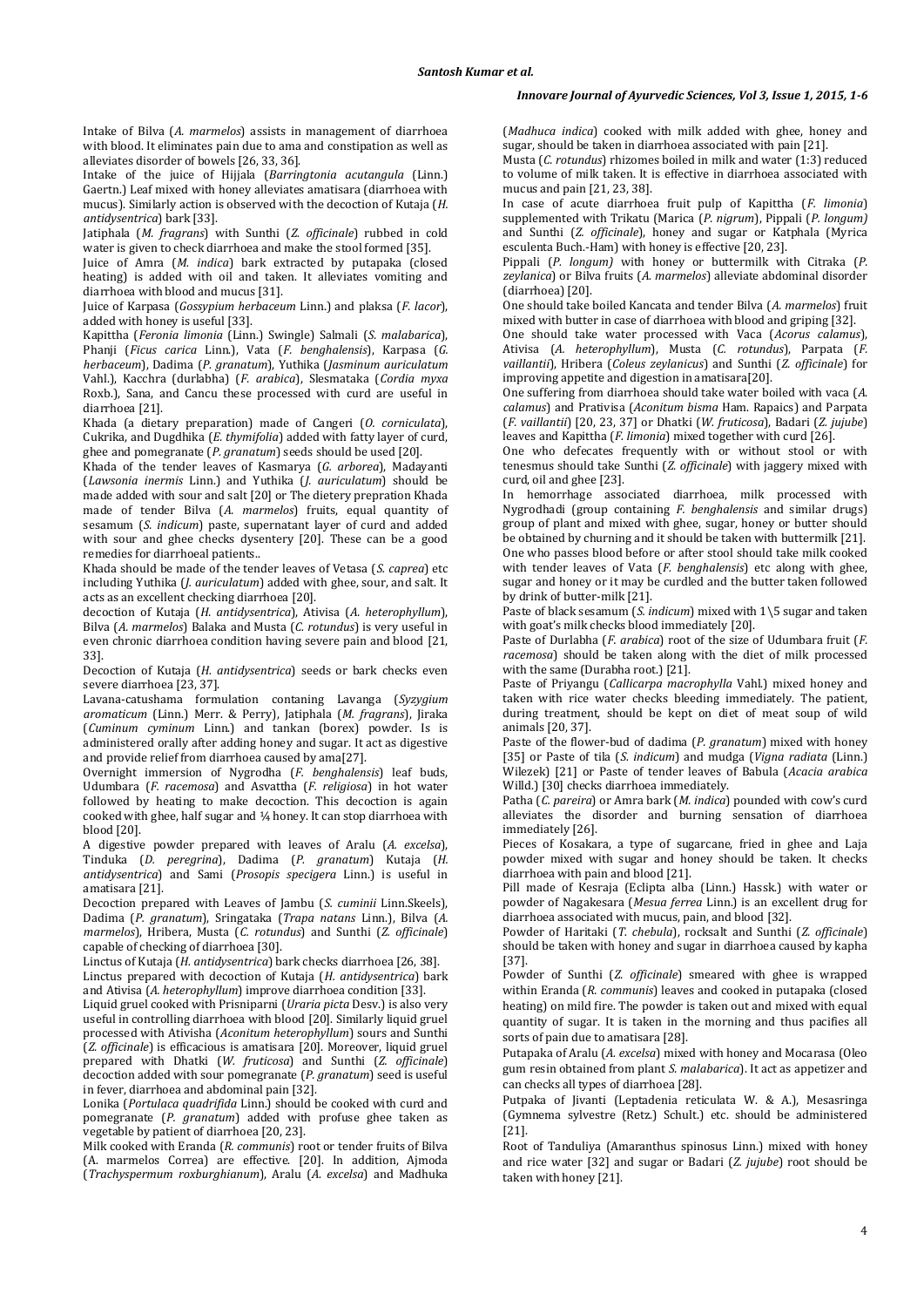# *Innovare Journal of Ayurvedic Sciences, Vol 3, Issue 1, 2015, 1-6*

Seed kernel of Jambu (*S. cuminii*), Amra (*M. indica*), Bilva (*A. marmelos*), Kapittha (*F. limonia*.) and Sunthi (*Z. officinale*) these should be taken with liquid gruel in case of diarrhoea [20].

Seeds and bark of Kutaja (*H. antidysentrica*) should be pounded with honey and Ativisa (*A. heterophyllum*) and taken with rice water. It checks diarrhoea caused by pitta [20].

Slimy enema made of Salmali (*S. malabarica*) petioles by closed heating should be given [21].

Soup of Mulaka (*Raphanus sativum* Linn.) [20] or Shati (*Hedychium spicatum* Ham. Ex Smith.) [23] is efficacious in diarrhoea.

One who takes Indrayava (seed of *H. antidysentrica*) decoction in water keeping on diet of meat soup overcomes diarrhoea caused by pitta [20, 33].

Tender Bilva *(A. marmelos*) fruit is cooked while being wrapped with the leaves of Jambu *(S. cuminii*), Dadima *(P. granatum*) Sringata and Patha *(C. pareira*). It should be kept overnight and then taken with jaggery and Sunthi *(Z. officinale*). It checks all types of diarrhoea and alleviates severe grahani [30].

Tender fruits of Bilva, (*A. marmelos*), jaggery, oil, Pippali (*P. longum)* and Sunthi (*Z. officinale*) all these together should be taken in condition of obstructed vata, pain and tenesmus [33].

Tender leaves of Cavika, Svetamuka (sveta) and Kshirivriksa [Ashvattha (*F. religiosa*), Plaksha (*F. lacor*), Udumbara (*F. racemosa*), Vata (*F. benghalensis*) and Parisha (*T. papulnea*)] should be pounded and given with oil [31].

The dried vegetable of Lonika and Patha (*C. pareira*) cooked with curd and pomegranate (*P. granatum*) and added with profuse fat should be given in food [20].

The intake of the root bark of Ankot (*A. salviufolium*) [30] or Tender leaves of Amra (*M. indica*) and Kapittha (*F. limonia*.) fruit with rice water in case of diarrhoea [32].

Juice extracted from ripe fruit of Dadima (*P. granatum*) [28] or Syonaka (*O. indicum*) [30] after heating in a closed vessel checks all types of diarrhoea.

The linctus of Kutaja (*H. antidysentrica*) mixed with drugs of ambasthadi (group having *C. pareira* and similar astringent drugs) and Pippalyadi groups (group having *P. longum* and similar pungent drugs) and honey destroy chronic diarrhoea having profuse mucus and blood [21, 23].

Local application of the paste of Jatiphala (*M. fragrans*) on the navel is helpful in checking diarrhoea [27].

The patients are advised to take soup of Badara fruits (*Z. jujube*) cooked with curd, pomegranate (*P. granatum*) and sufficient ghee [20]. Furthermore, milk cooked with only Eranda (*R. communis*) is also effective.

Moreover, gruels processed with Vata (*F. benghalensis*) alleviating and appetizing drugs should be served [21].

The decoction of Sunthi (*Z. officinale*) and Kadamba (*Anthocephalus chinensis* Lamk.; A. Rich. Ex Walp.) bark for three days alleviate diarrhoea [31].

The root bark of Ankota (*A*. *salviufolium*) taken with buffalo's buttermilk [32] or soup of Kasmarya (*G*. *arborea*) fruits added with sugar [20, 23] is an efficacious remedy for diarrhoea.

Powder of six herbs *viz*. Tila (*S. indicum*), Mocarasa (Oleo gum resin obtained from plant *S. malabarica*), Lodhra (*S. racemosa*), Samanga (*M*. *pudica*), Kamala (*N. nucifera*) and Utpala all combined together should be mixed with honey and taken with rice water. It is useful in diarrhoea caused by pitta [20].

In case of diarrhoea with blood, Indrayava (seed of *H. antidysentrica*) with barley scum fried with ghee followed by intake of liquid gruel [20].

Trayamana (*Gentiana kurroo* Royle.) and Palasa (*B. monosperma*) may be used in diarrhoea [20, 23].

Vegetable of any of Shati (*H. spicatum*), Jivanti (*L. reticulata*) or dried vegetable of Lonika (*P. quadrifida*) and Patha (*C. pareira*) cooked with curd and pomegranate (*P. granatum*) with ample ghee should be given include in diet [20].

Water processed with Dhanyaka (*C. sativum*) and Balaka should be given to those who suffering from thirst, burning sensation and diarrhoea [26].

Processed drinking water prepared with Hribera (*C. vettiveroides*) and Sunthi (*Z. officinale*) should be given to diarrhoea patients [20].

Mustaka (*C. rotundus*) kshirpaka is prepared with equal amount of milk and reduced to  $\frac{1}{4}$ <sup>th</sup> amount. This kshirpaka is effective in controlling diarrhoea with mucus and blood [31].

Curd prepare from processed milk is very useful in diarrhoea. First Mustaka (*C. rotundus*) is crushed and boiled with 1/4<sup>th</sup> milk letter add water to maintain volume equal to volume of milk used. This processed milk is filtered and curd is prepared with this processed milk [31].

# **REFERENCE**

- 1. de Hostos EL, Choy RKM, Nguyen T. Developing novel antisecretory drugs to treat infectious diarrhoea. Future Med Chem 2011;3(10):1317–1325.
- 2. World Health Organization. Integrated global action plan for the prevention and control of pneumonia and diarrhoea<br>
(GAPPD) 12 April 2013  $(GAPPD)$  12 April 2013 http://www.who.int/topics/diarrhoea/en/〉 (last accessed 1.01.15)
- 3. New Hampshire Department of Health and Human Services (NHDHHS). Diarrhoea (Infectious Diarrhoea). Disease handbook for childcare providers. Division of Public Health Services, Communicable Disease Control Section. Revised April, 2009.

〈www.dhhs.nh.gov/dphs/cdcs/documents/diarrhoea.pdf 〉 (accessed 31.12.14). 2009.

- Rang HP, Dale MM, Ritter JM, Moore PK. The gastrointestinal tract, Pharmacology, 5<sup>th</sup> ed. Churchill Livingstone, Edinburgh. 2003;367–379.
- 5. Baldi F, Bianco MA, Nardone G, Pilotto A, Zamparo E. Focus on acute diarrhoeal disease. World J Gastroenterol 2009;15:3341– 3348.
- 6. World Health Organization, Diarrhoea: Why children are still dying and what can be done. 2009. 〈http://www.whqlibdoc.who.int〉.
- 7. Gutierrez RMP, Mitchell S, Solis RV. Psidium guajava: A review of its traditional uses, phytochemistry and pharmacology. J Ethnopharmacol 2008;117:1–27.
- 8. Saralaya MG, Patel P, Patel M, Roy SP, Patel AN. Antidiarrhoeal activity of methanolic extract of *Moringa oleifera* Lam roots in experimental animal models. Int J Pharm Res 2010; 2(2): 35- 39.
- 9. De Wet H, Nkwanyanaa WN, Van Vuuren SF. Medicinal plants used for the treatment of diarrhoea in northern Maputaland, KwaZulu-Natal Province, South Africa. J Ethnopharmacol 2010;130:284–289.
- 10. Guerrant RL, Oria R, Bushen OY, Patrick PD, Houpt E, Lima AAM. Global impact of diarrhoeal diseases that are sampled by Traveller: the rest of the Hippopotamus. Clinical Infectious Diseases 2005;4:5524–5530.
- 11. Brunton LL. Agents for Control of Gastric Acidity and Treatment of Peptic Ulcers Goodman Gilman's 'The Pharmacological Basis of Therapeutics, 11<sup>th</sup> ed. McGaw-Hill, New York, 2008;623–652.
- 12. Suleiman MM, Dzenda T, Sani, CA. Antidiarrhoeal activity of the methanol stem- bark extract of *Annona senegalensis* Pers. (Annonaceae). J Ethnopharmacol 2008;116:125–130.
- 13. Rang HM, Dale MM, Ritter JM, Flower RJ. The gastrointestinal tract. In Rang and Dale's Pharmacology, 6th Ed. Churchill Livingstone Elsevier Limited, 2007. pp. 385–396
- 14. Pasricha PJ. Treatment of disorders of bowel motility and water flux: antiemetics; agents used in biliary and pancreatic disease. In, Brunton LL, Lazo JS, Parker KL, eds. Goodman & Gilman's the pharmacological basis of therapeutics. 11<sup>th</sup> ed. New York: McGraw-Hill, 2006, pp. 983-1008.
- 15. Mims BC, Curry JCE. Constipation, diarrhoea, and irritable bowel syndrome. In: Brown M, Malley J, Pancotti R, Brown RY. (Eds.), Pharmacotherapy Principles and Practice, (Eds.) McGraw-Hill USA, 2008. pp. 307–321.
- 16. WHO. Report of the Second Meeting of Directors of WHO Collaborating Centres for Traditional Medicine. WHO, Geneva, Swiszerland. (Document WHO/TRM/88.1). 1987